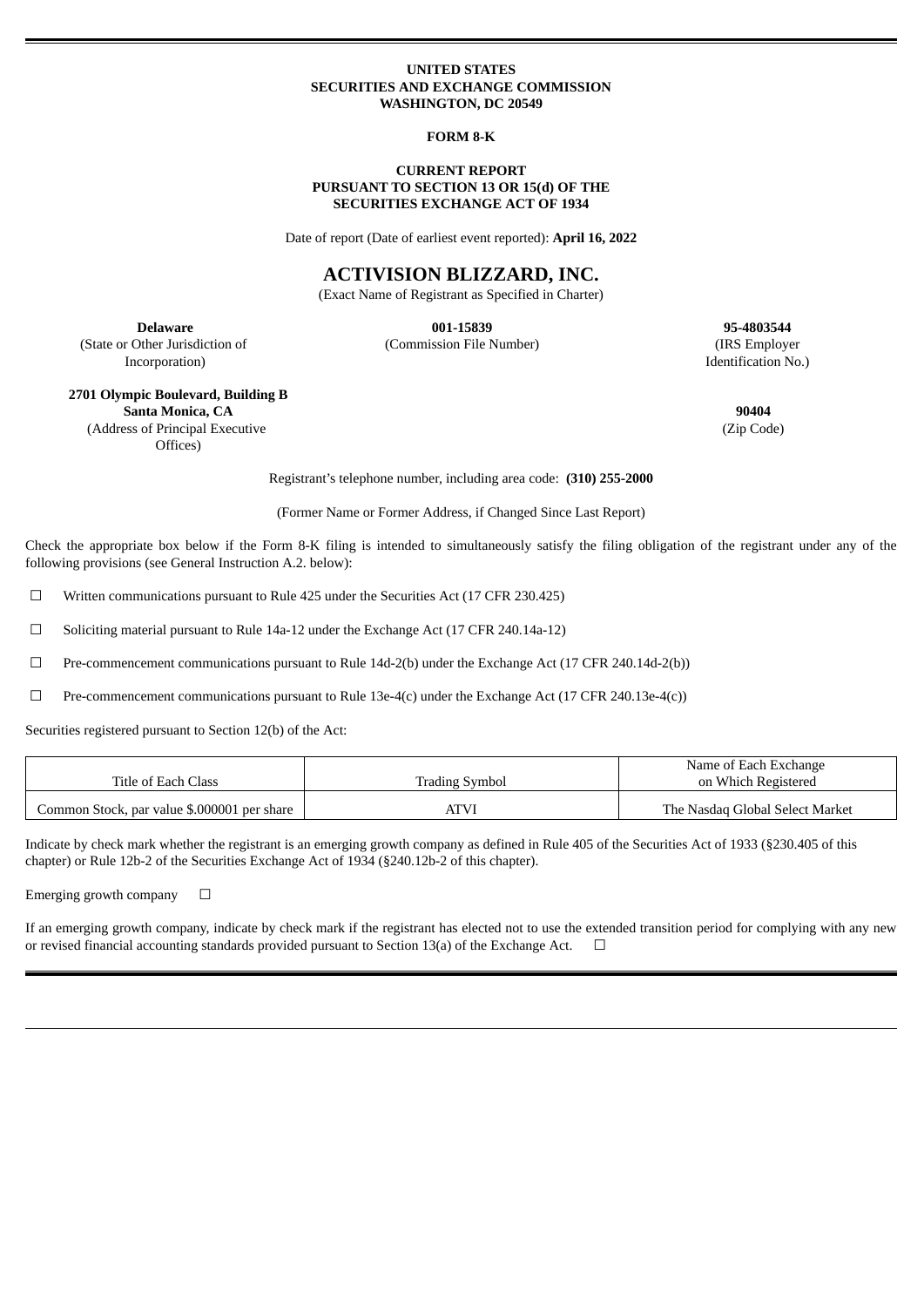# **Item 5.02. Departure of Directors or Certain Officers; Election of Directors; Appointment of Certain Officers; Compensatory Arrangements of Certain Officers.**

On and effective April 16, 2022, the Board of Directors (the "Board") of Activision Blizzard, Inc. (the "Company") temporarily expanded the size of the Board to eleven members and elected Lulu C. Meservey to serve as a new member. Ms. Meservey was elected to the Board to serve until her successor is duly elected and qualified or until the earlier of her death, resignation or removal. Ms. Meservey will stand for re-election to the Board at the Company's 2022 annual meeting of stockholders (the "2022 Annual Meeting"). Ms. Meservey was appointed to the Workplace Responsibility Committee of the Board.

Ms. Meservey is the Vice President of Communications at Substack, an online platform for independent publishers of newsletters and podcasts, a role she has held since June 2021. Prior to joining Substack, Ms. Meservey co-founded the communications agency TrailRunner International and served as its Chief Operating Officer from May 2016 to January 2021 and as its President from January 2021 to June 2021. From 2013 to 2016, Ms. Meservey worked in the office of the chairman at McLarty Associates, a global strategic advisory firm headquartered in Washington, D.C., and she continued to serve as an advisor from 2016 to 2021. Her prior experience includes positions with the World Bank, where she advised on international open data initiatives, the MIT Lincoln Laboratory, where she worked on an international framework of norms in cyberspace, and as a financial analyst at J.P. Morgan. Ms. Meservey holds a B.A. in political science from Yale University and an M.A. in law and diplomacy from The Fletcher School at Tufts University.

In addition, the Board nominated Kerry A. Carr for election to the Board at the 2022 Annual Meeting. If elected, Ms. Carr will serve on the Audit Committee of the Board.

Ms. Carr is the Senior Vice President Global Performance Management, Revenue Growth Management and Shared Services at Bacardi Limited, a privately held spirits company. She has held the role of Senior Vice President Global Performance Management since April 2020, and in April 2021, became the Senior Vice President Global Performance Management, Revenue Growth Management and Shared Services and was appointed to the CEO's Global Leadership Team. Prior to that, Ms. Carr served as Global Senior Vice President—Continuous Improvement and Special Projects from 2014 until 2020 at Bacardi. Ms. Carr held a number of positions in finance, operations, supply chain and organizational design before joining Bacardi, including serving as: Executive Vice President, Chief Operating Officer, and Chief Financial Officer at Kid Brands, Inc. from 2012 to 2014; in positions of increasing responsibility in finance and operations at Avon Products, Inc. from 2003 to 2012; Vice President of Internal Audit and Corporate Security at AT&T Inc. from 2001 to 2003; Senior Vice President & Chief Financial Officer at ABC Television Stations and Radio Group from 1999 to 2001; Vice President Worldwide Management Audit and International Labor Standards Compliance at The Walt Disney Company from 1996 to 1999; Vice President of Internal Audit at Capital Cities/ABC, Inc. from 1991 to 1996; and various financial management and audit roles at Deloitte & Touche from 1985 to 1991. Ms. Carr holds a B.B.A in public accounting from Hofstra University.

The Company also announced that directors Hendrik J. Hartong III and Casey Wasserman notified the Company on April 16, 2022 that they have chosen to not stand for re-election at the 2022 Annual Meeting. Their service as directors will conclude upon the election of directors at the 2022 Annual Meeting, at which time the size of the Board will return to ten members.

The Company's Non-Affiliated Director Compensation Program and Stock Ownership Guidelines, as amended from time to time, will be applicable to Ms. Meservey and Ms. Carr. The Company's current Non-Affiliated Director Compensation Program and Stock Ownership Guidelines have been filed with the Securities and Exchange Commission as Exhibit 10.33 of the Company's Form 10-K for the year ended December 31, 2021, a copy of which is available at https://www.sec.gov/ix?doc=/Archives/edgar/data/718877/000162828022003992/atvi-20211231.htm.